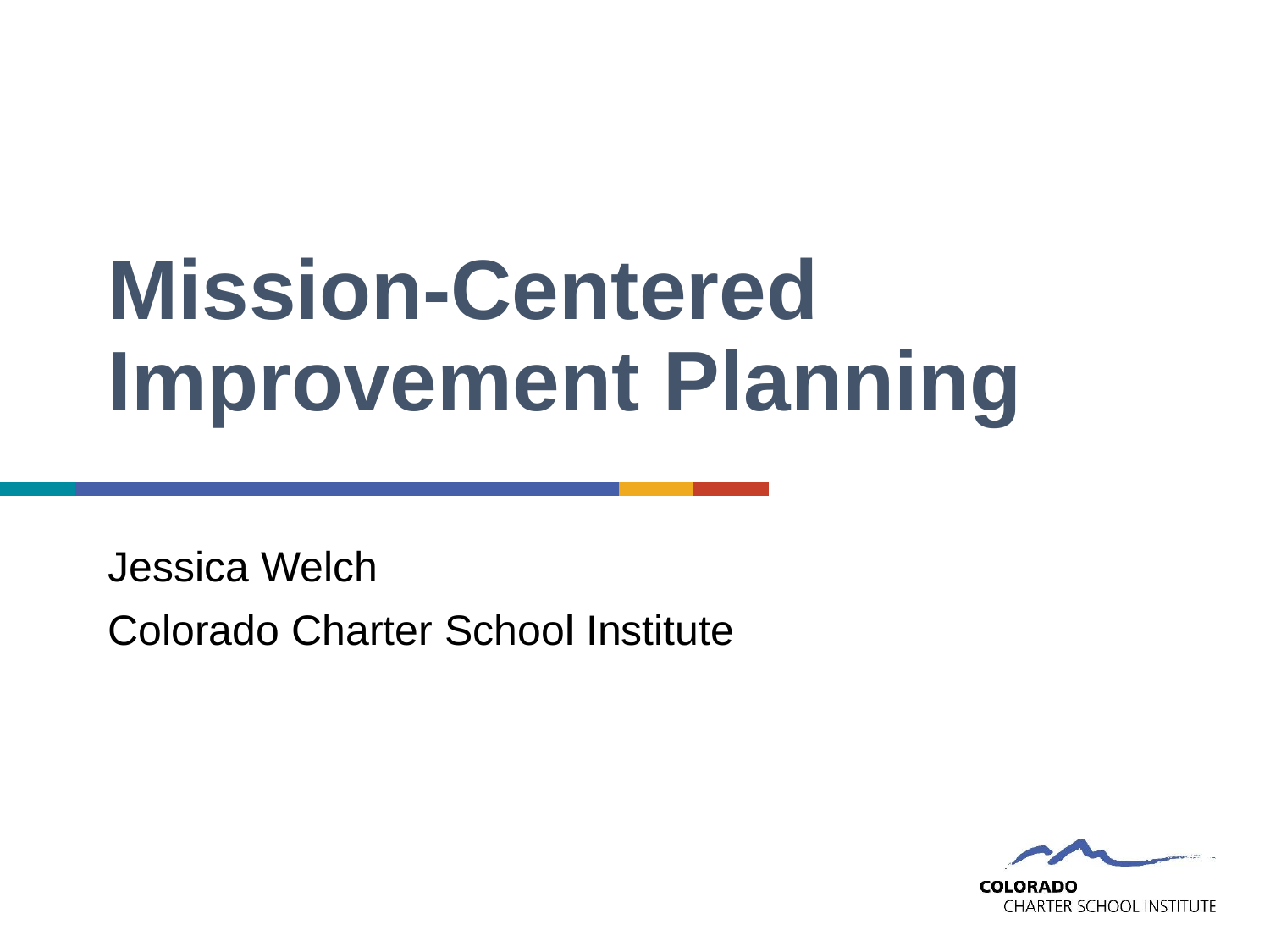

# Menti – Introductions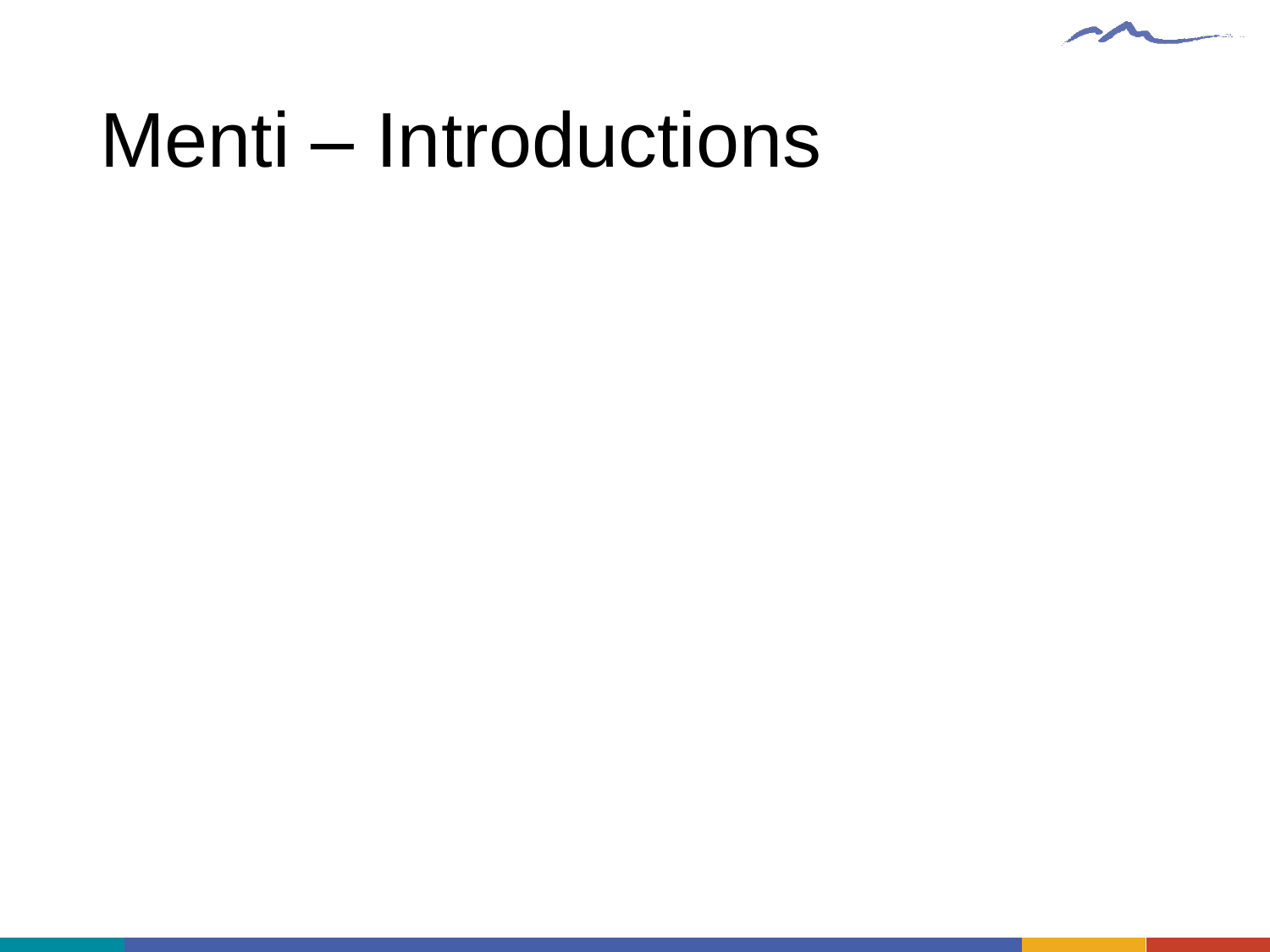

# **Materials for today**

## [http://bit.ly/ICSS\\_improvement](http://bit.ly/ICSS_improvement)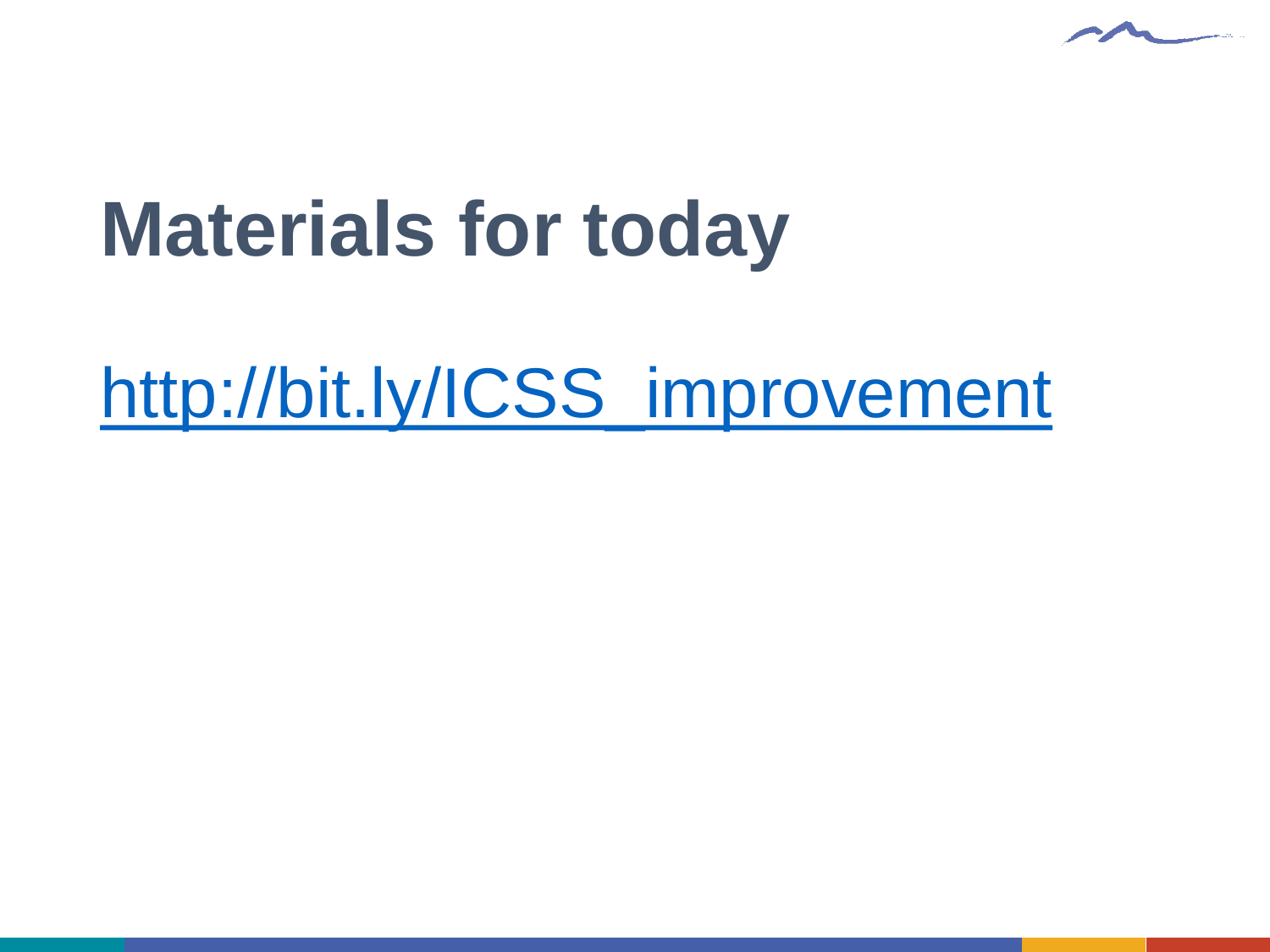

# **"**

*Charters have the operational autonomy to think fresh and implement new ideas, free from the usual constraints. And they have a strong incentive, thanks to real accountability, to get better results. They must perform or die.*

*-Mike Petrilli, Fordham Institute*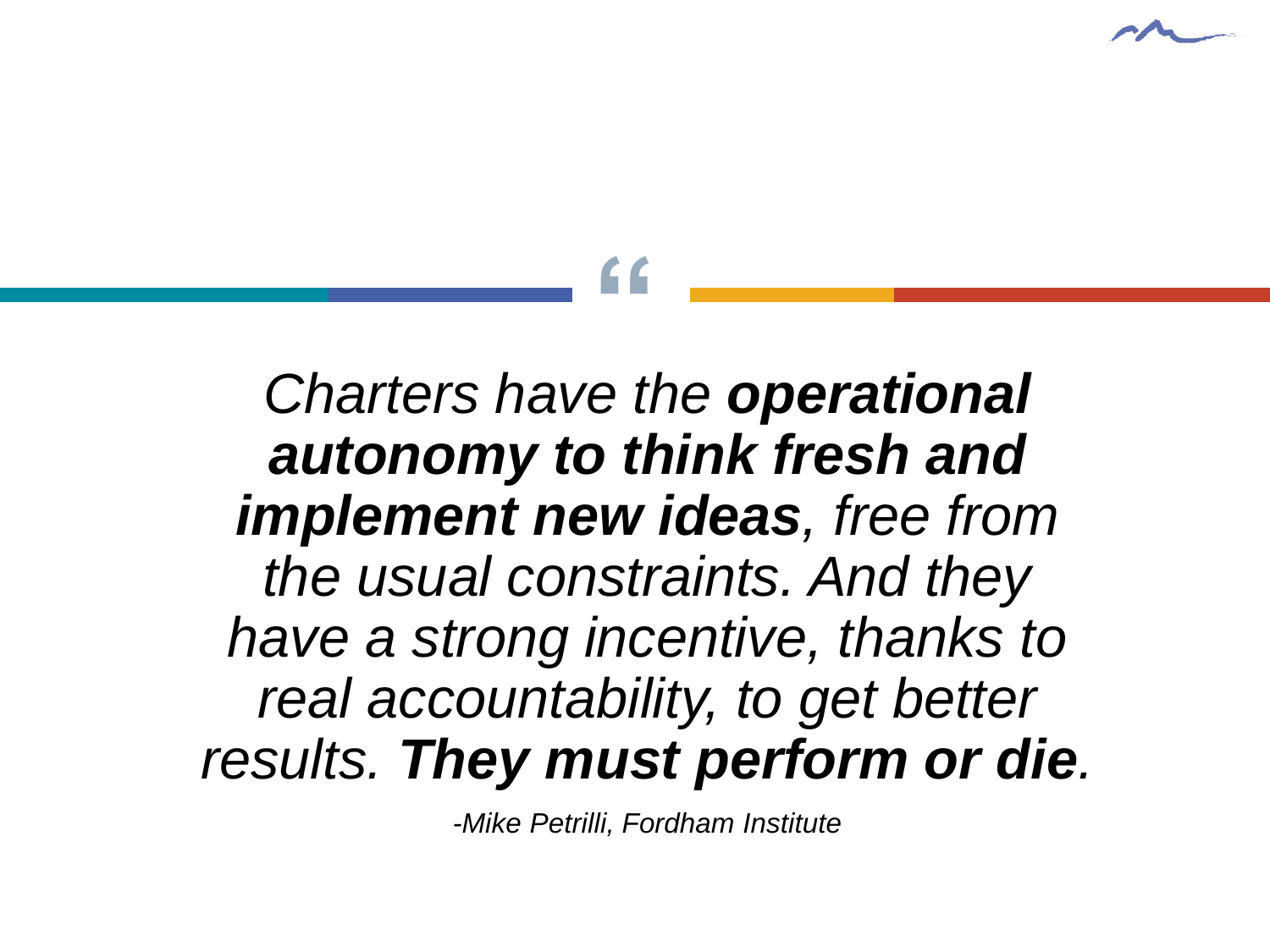

# Menti - Buzzwords

- PDSA
- Root Cause Analysis
- Evidence-based
- Continuous Improvement Cycles
- Other buzzy stuff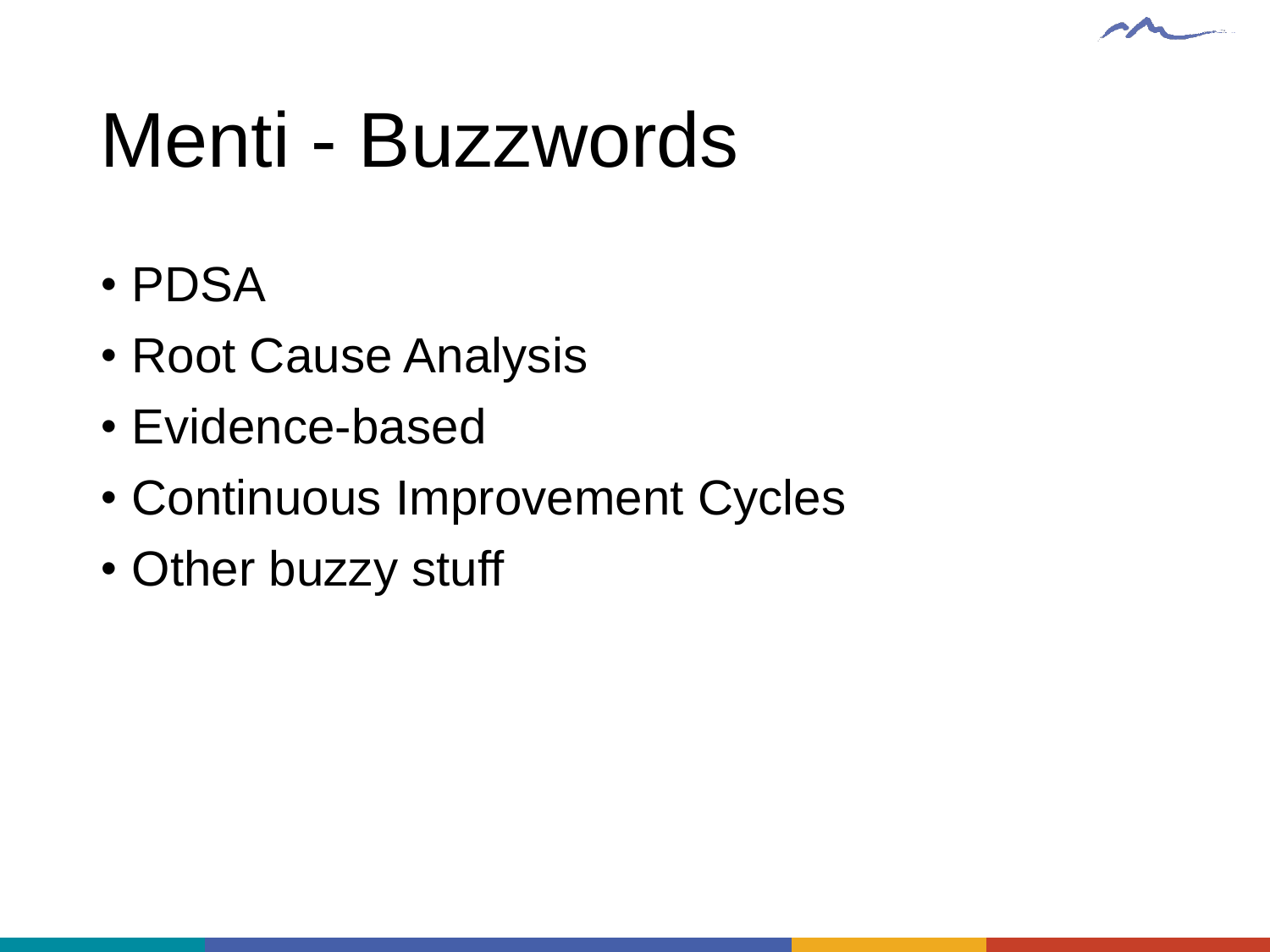# **A Challenge**

Let's talk about improvement without citing performance data

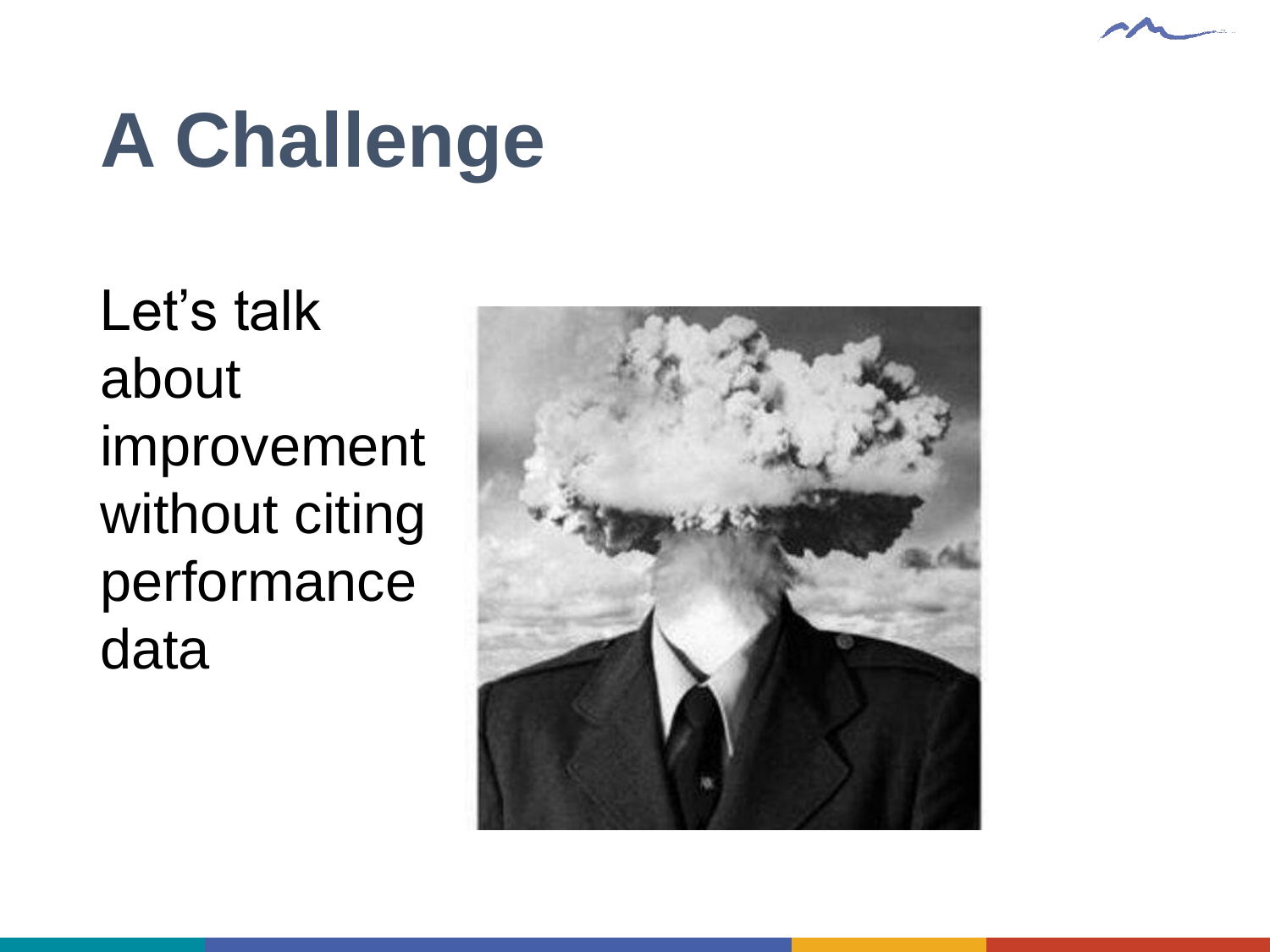

# Menti - ~Choose your own adventure~

Rate the following statement

I am very familiar with components of the typical improvement planning cycle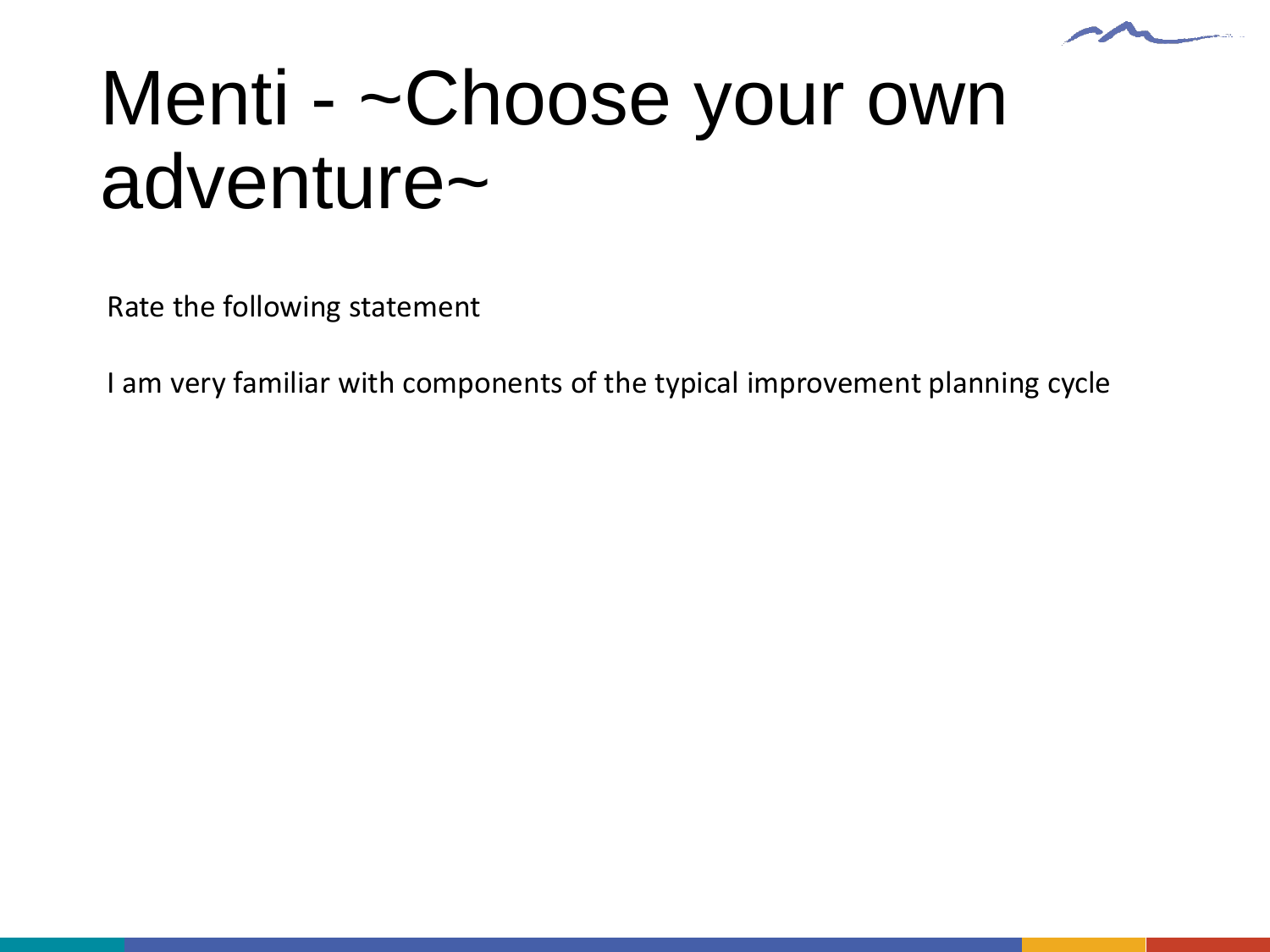

# **Choose your own adventure track #1:**

## **Improvement planning basics**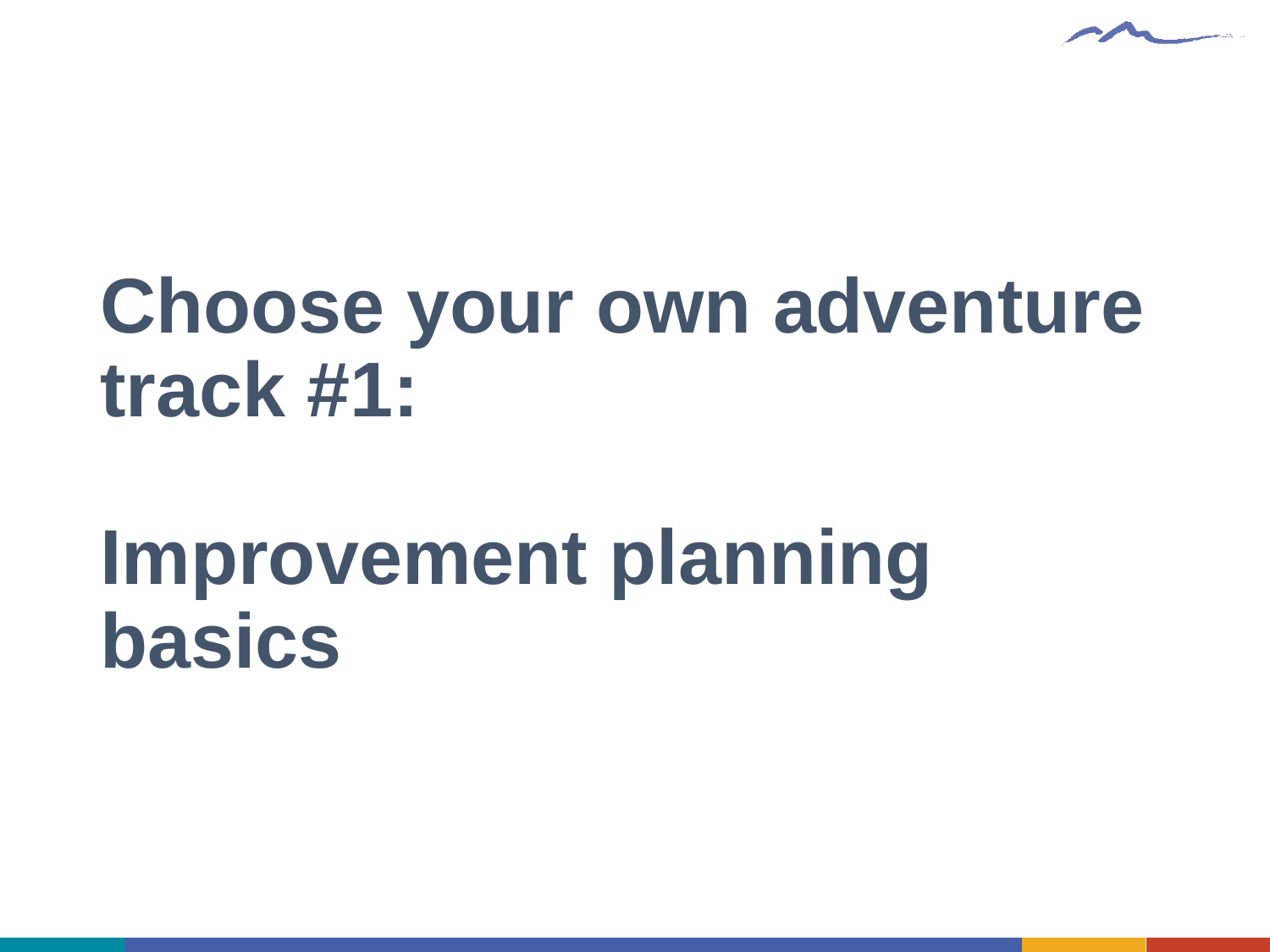

# **Continuous School Improvement**

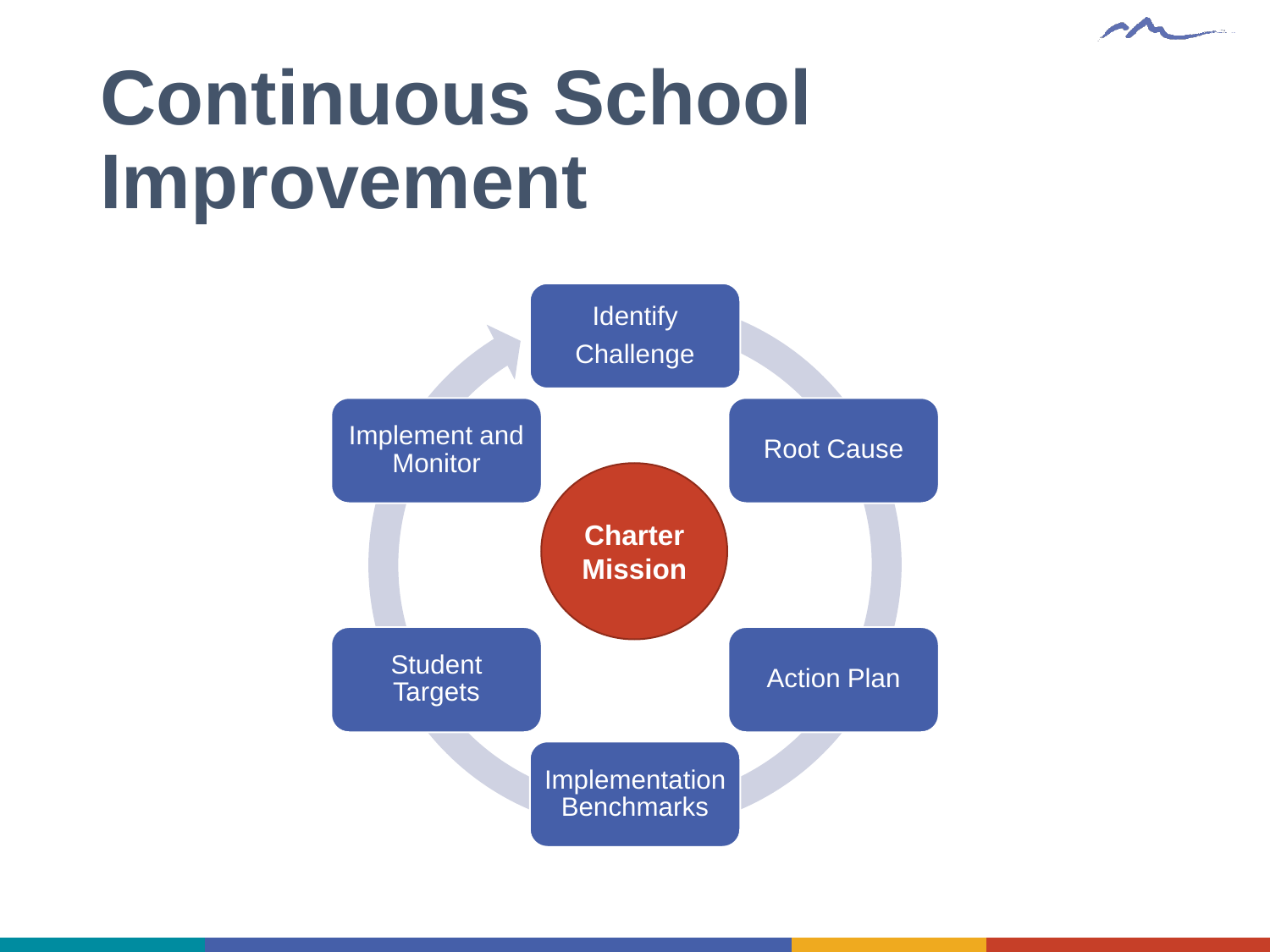

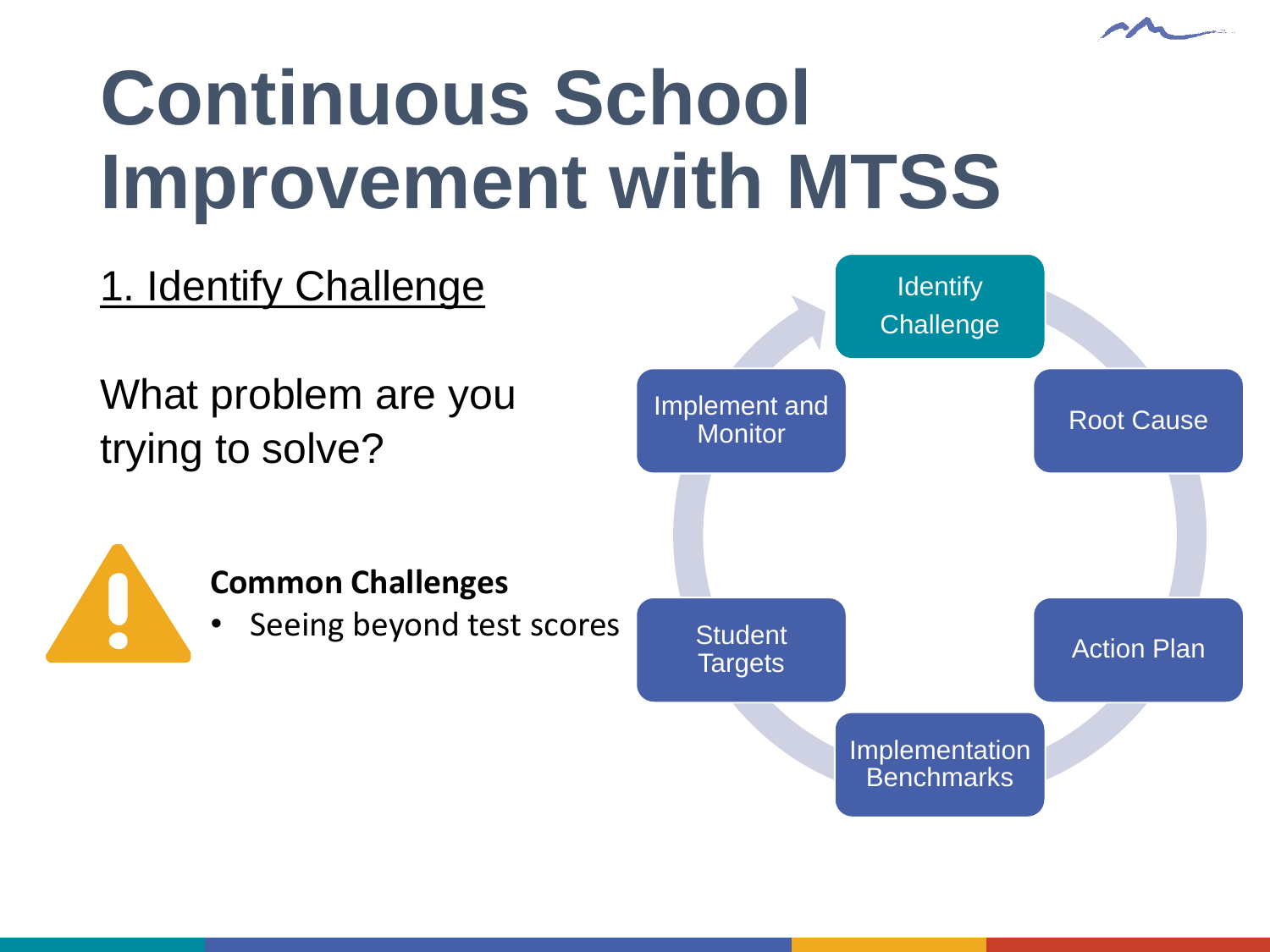

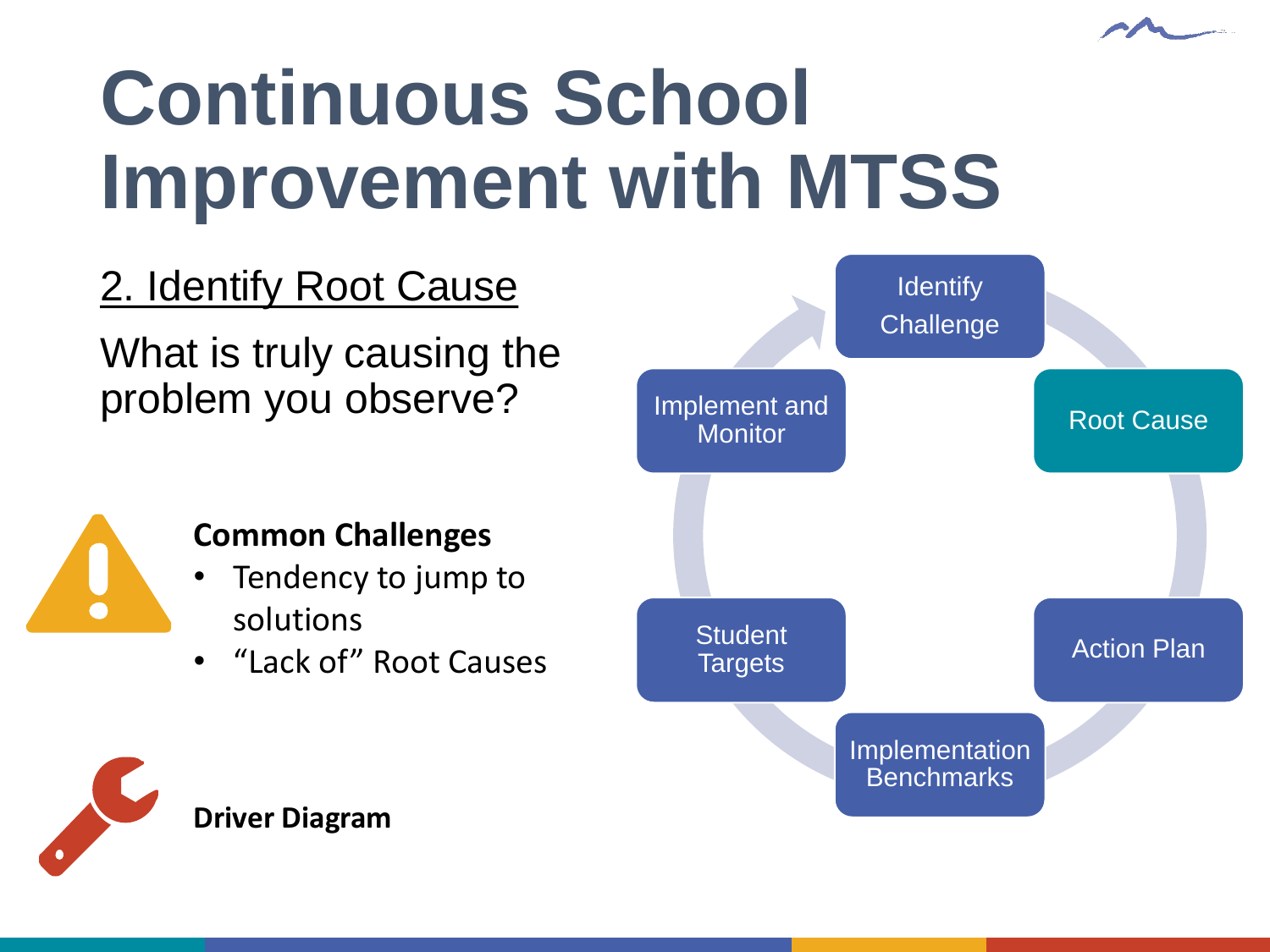

#### 3. Create Action Plan

Ask: What will your school look like when this programming change is fully implemented?



#### **Common Challenges**

- Preferred Solutions
- See the system you're working in



**Education research clearinghouses**

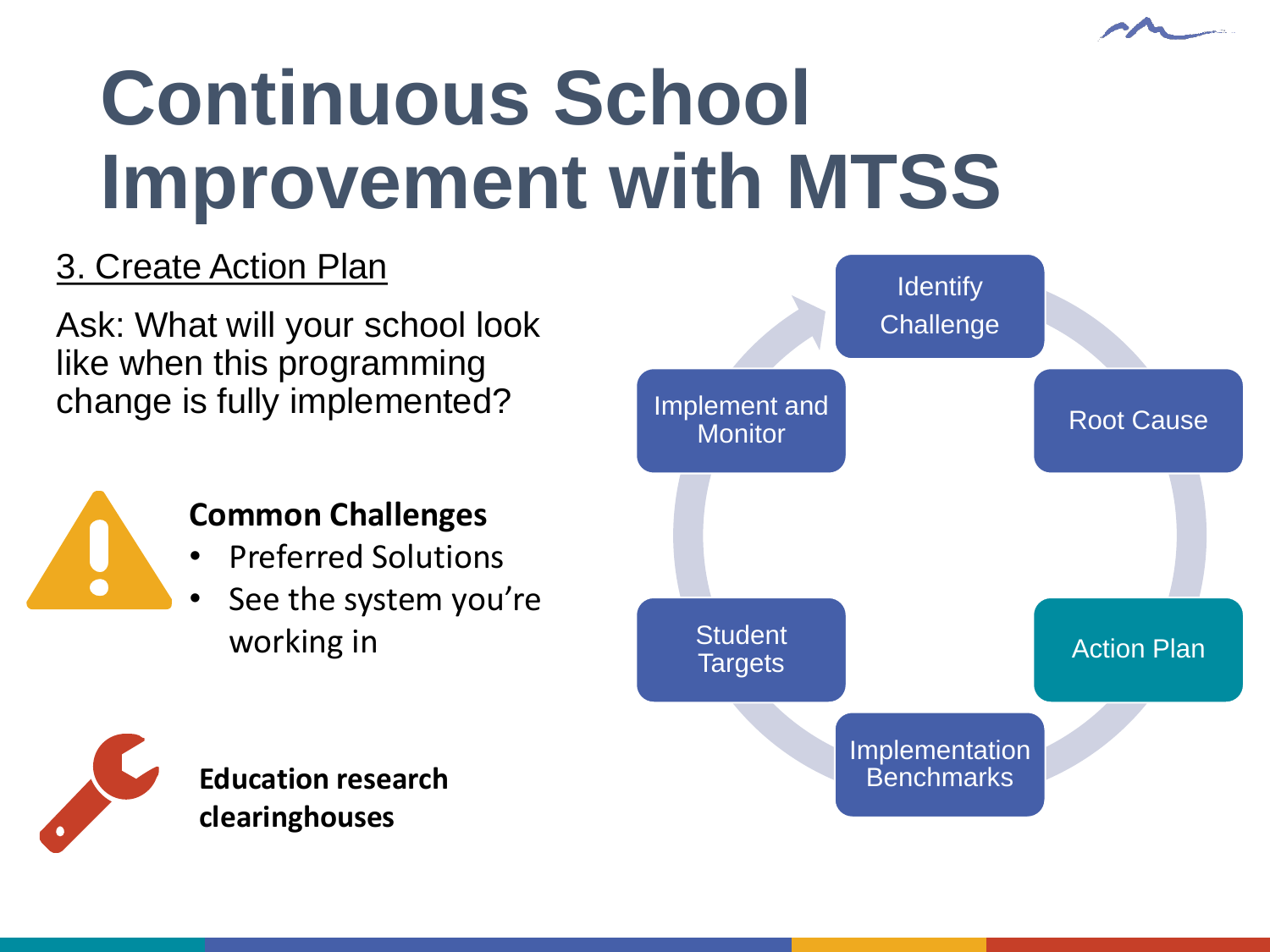

#### 4. Implementation Benchmarks

What adult behaviors need to change before we can say this programming has been put into effect?

How will you measure that?

**Common Challenges**

This step in general





**Implementation planning worksheet**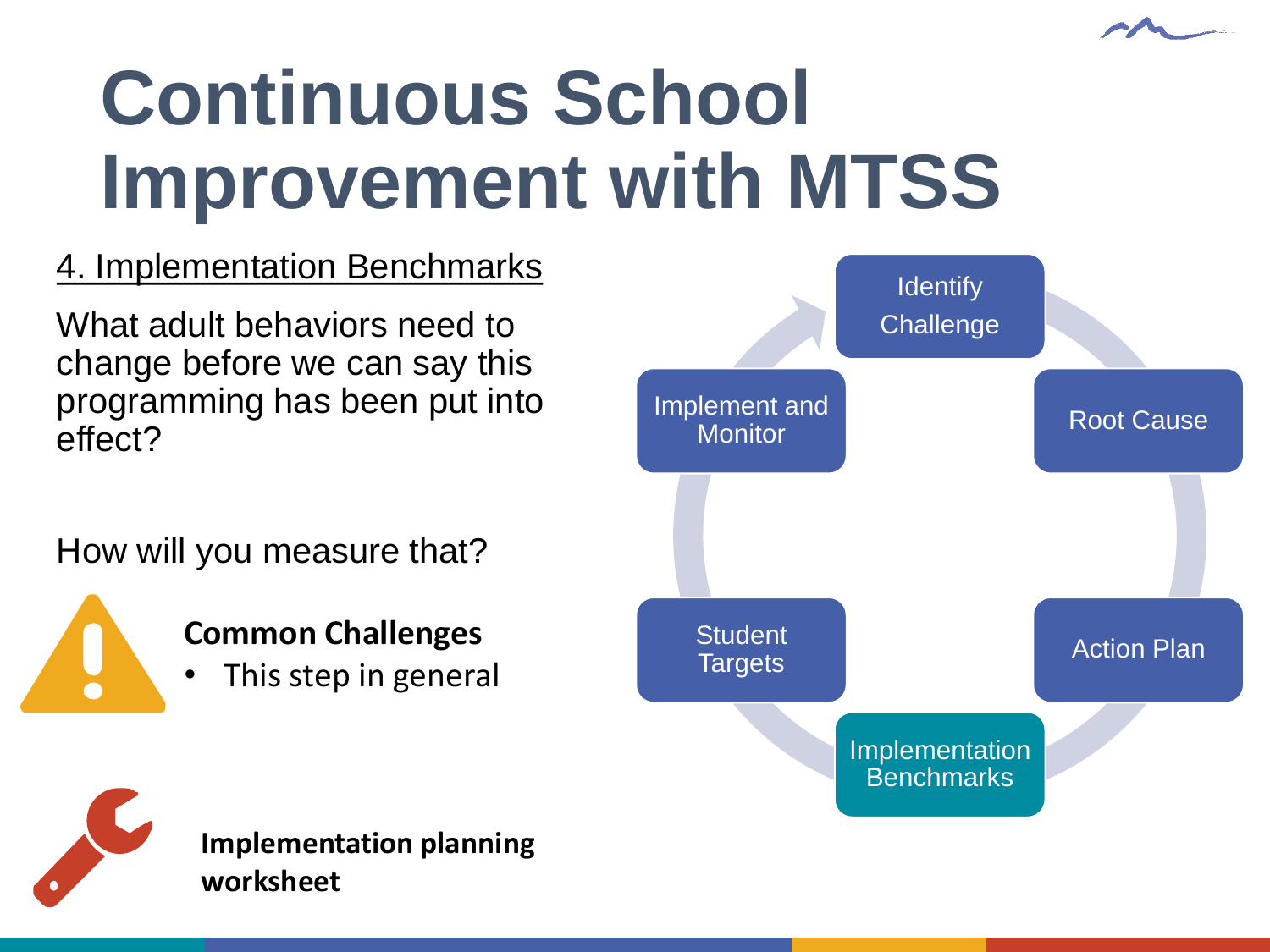

#### 5. Student Targets

What change in student outcomes will you expect to see after full implementation?

How will you measure that?



#### **Common Challenges**

Seeing past state tests





**Interim Assessments, Unit assessments, Survey results, Behavior tracking**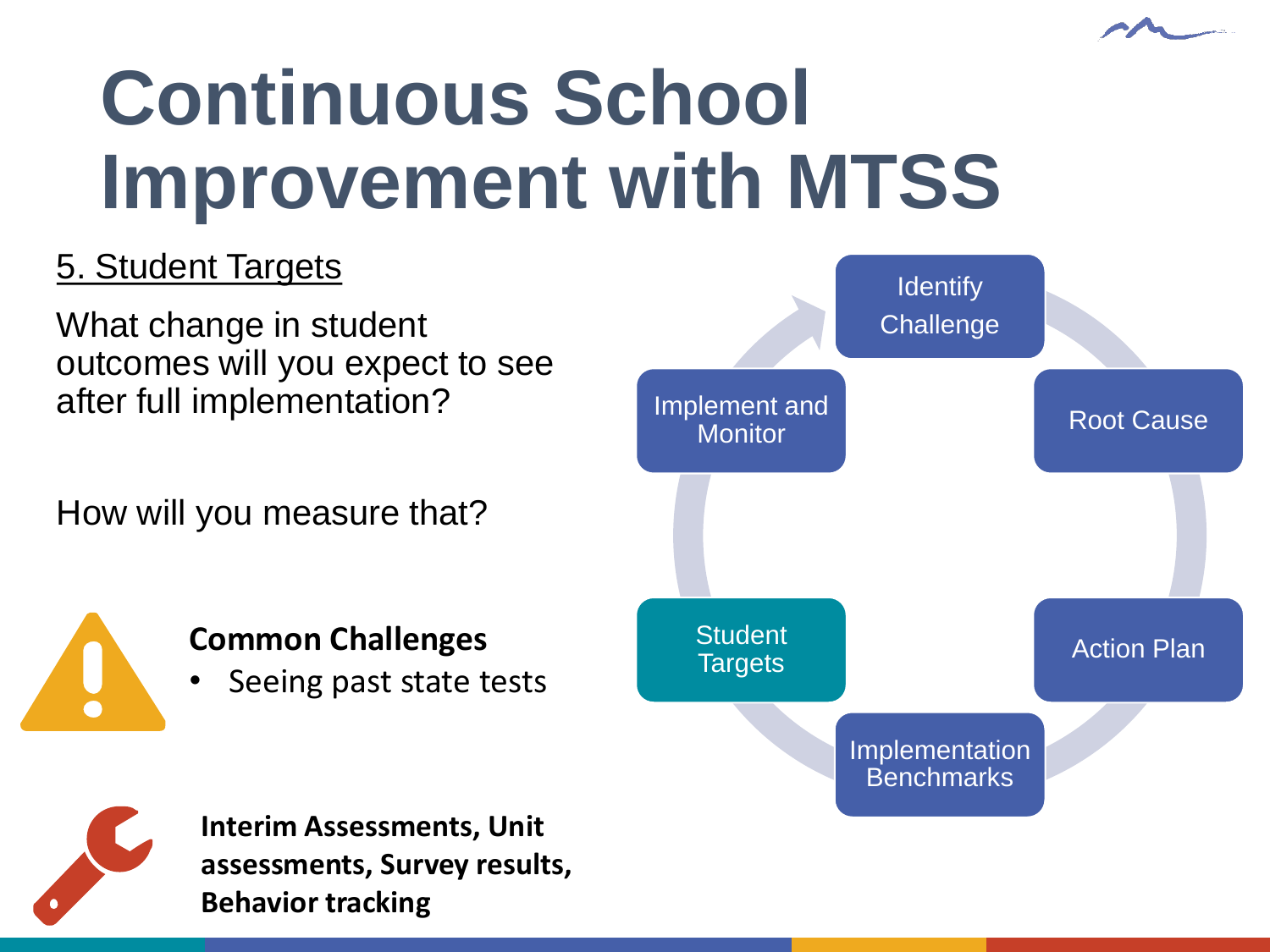

#### 6. Implement and Monitor

- It won't be perfect the first time around.
- Your context may change, so programming should respond
- Long-term programming change can take multiple years before student outcomes significantly change



- Patience we want our
	- kids to improve *NOW!*





**Watch your benchmarks! Short-term leading indicators can tell you you're on the right track.**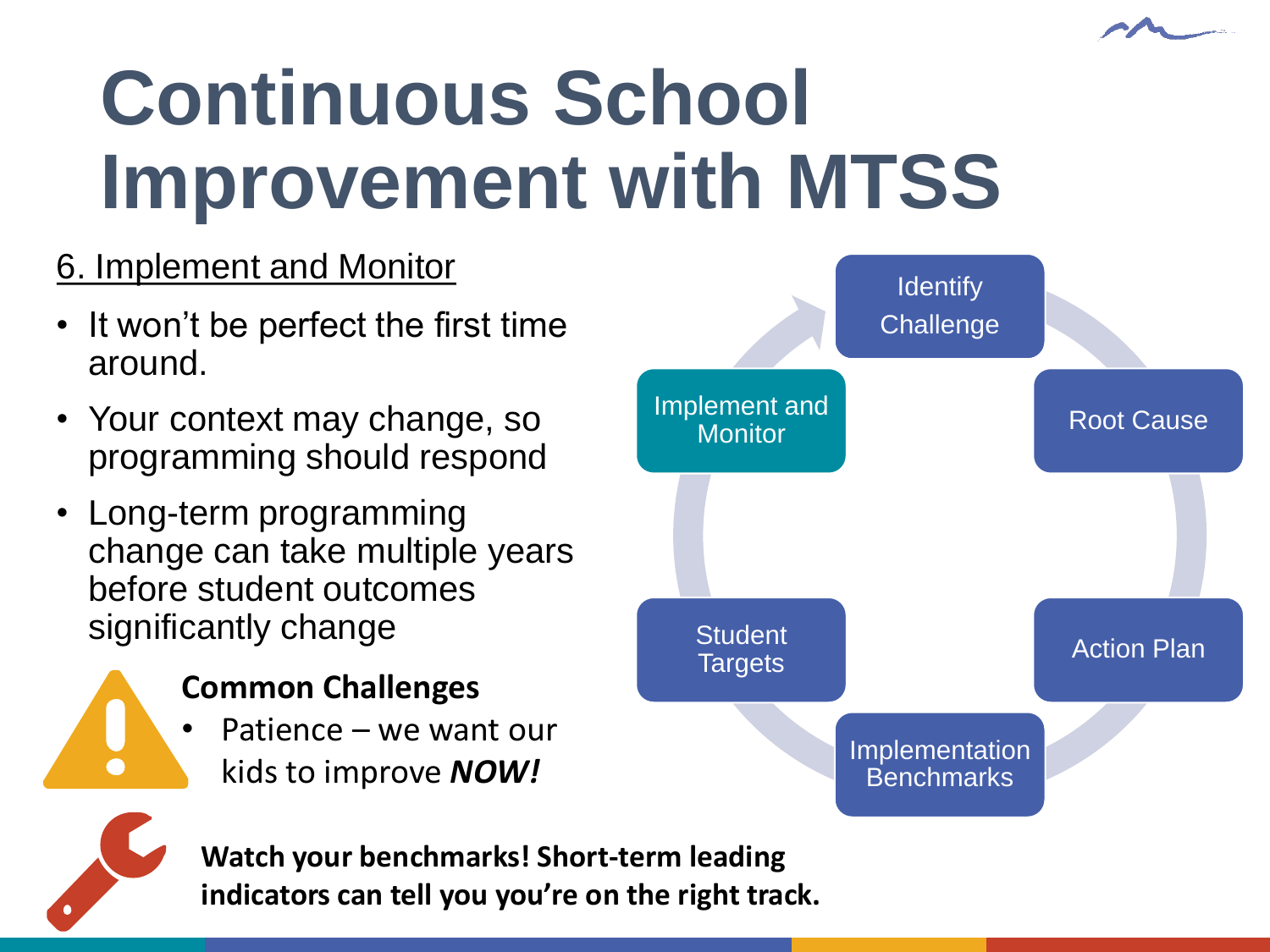

# **Choose your own adventure track #2:**

# **Let's dig in**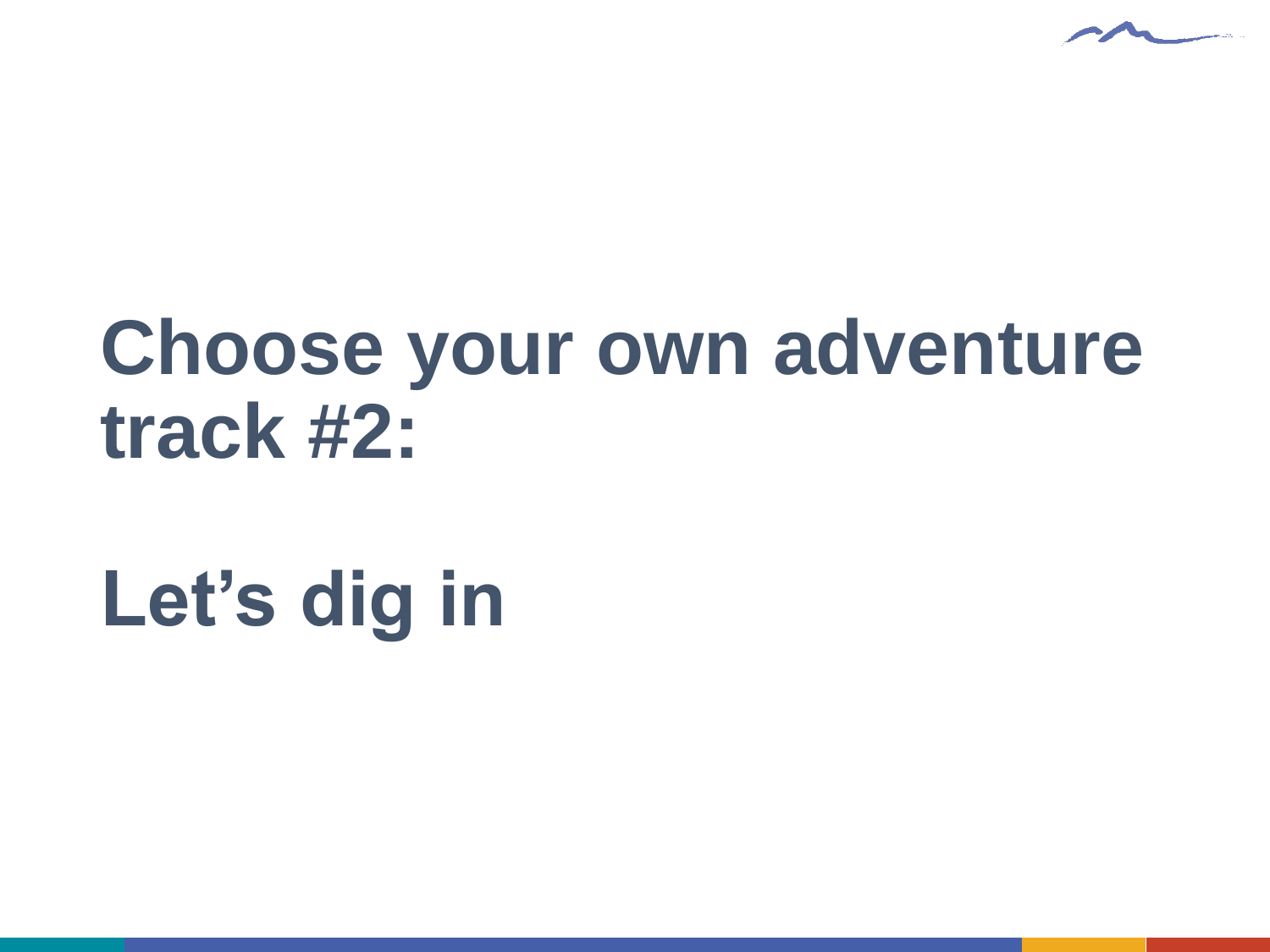# **Discussion**

- This year, we are trying to (goal for improving outcomes)
- By (what you are doing)
- Because (why do you think this will work?)
- We'll know we're on the right track by...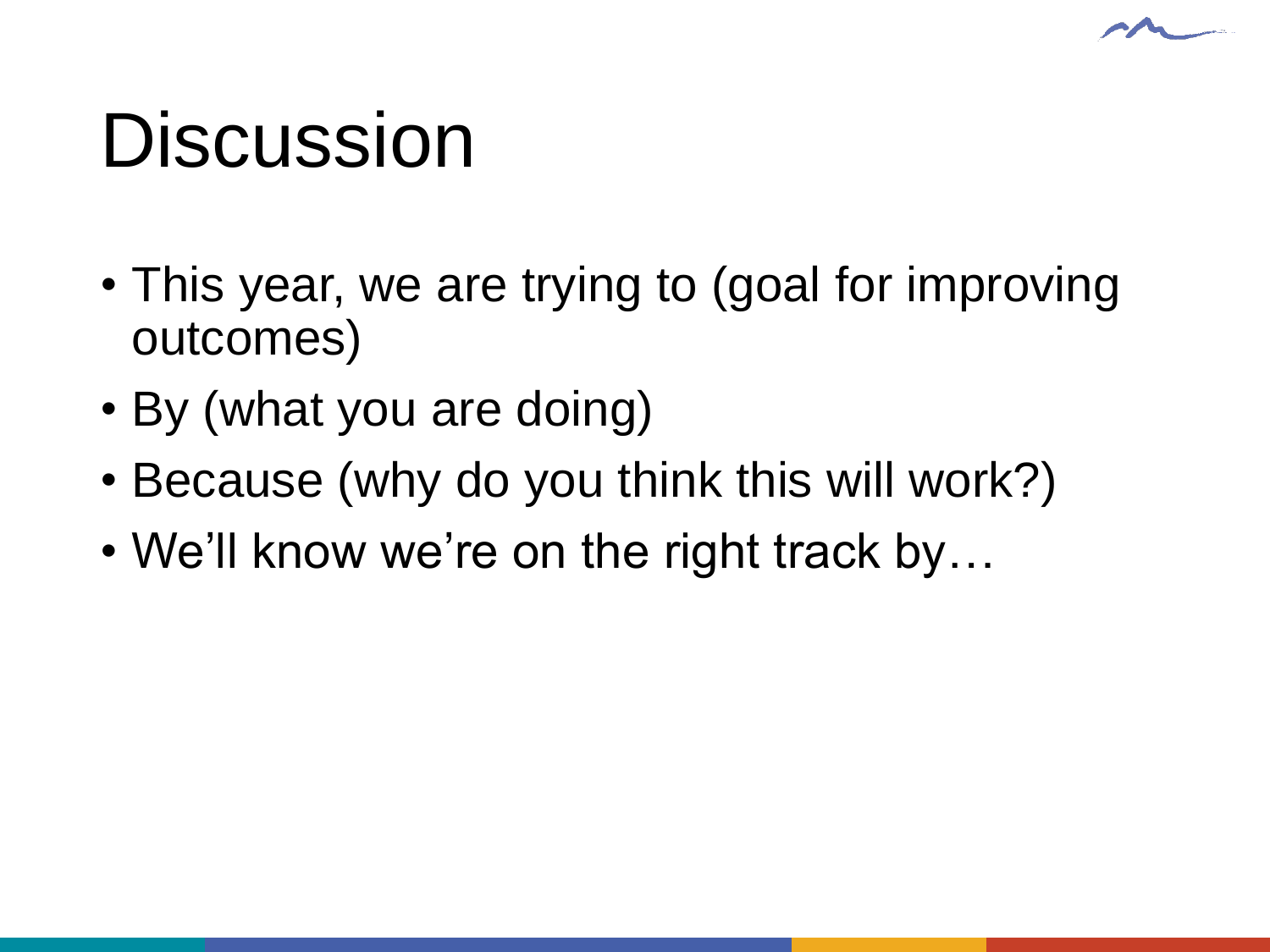

# **"**

### *The predominant cause of failure lies…in how we organize the work that we ask people to carry out*

- Learning to Improve: How America's Schools Can Get Better at Getting Better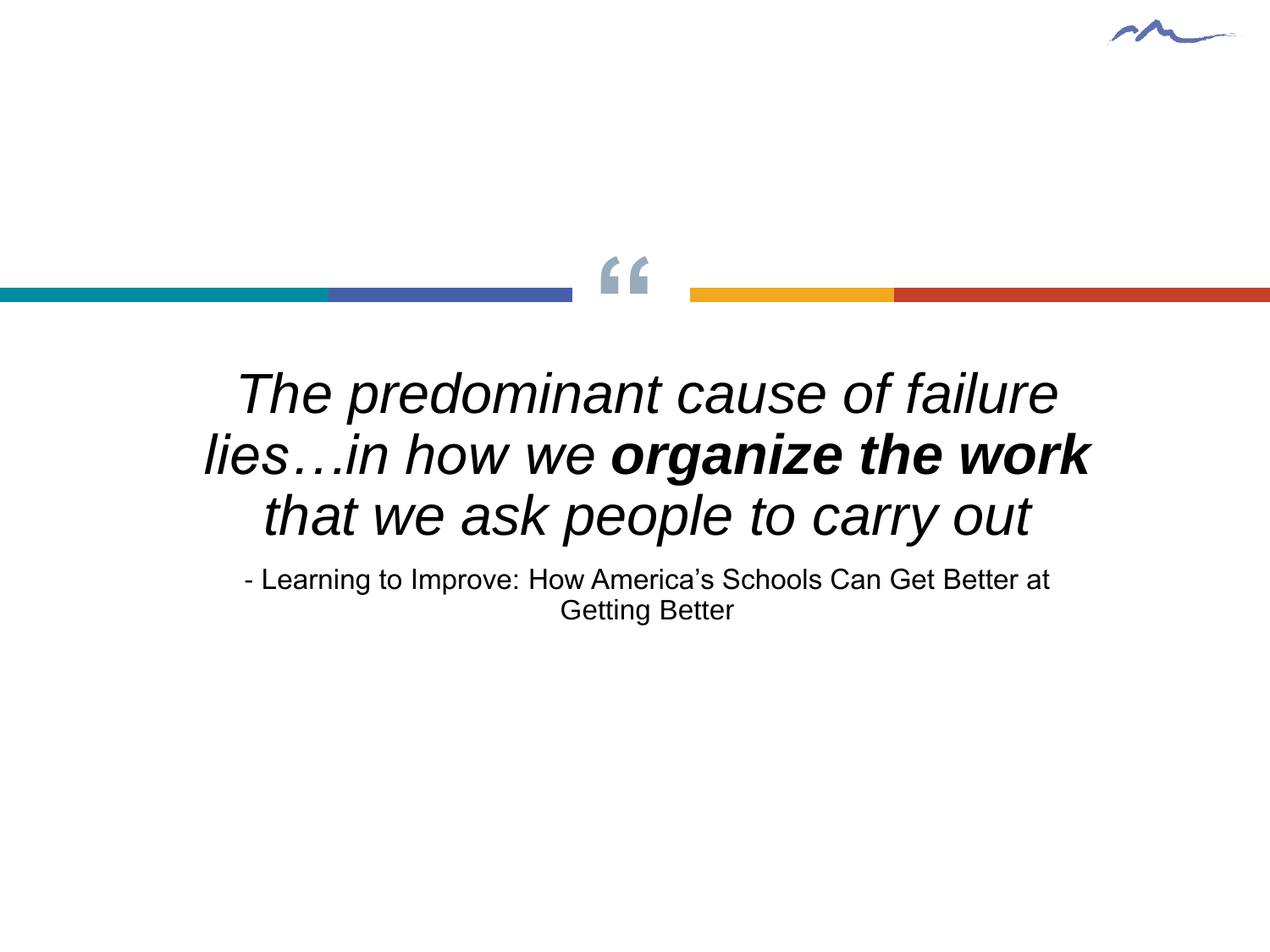

## **ACT**

• Continue and adjust? Continue and expand? Abandon all hope?

## **STUDY**

- 
- Compare what actually happened with what you thought might happen



### **PLAN**

• What's wrong? What will we do differently (change)?

- **Implement** change idea.
- Collect data on implementation.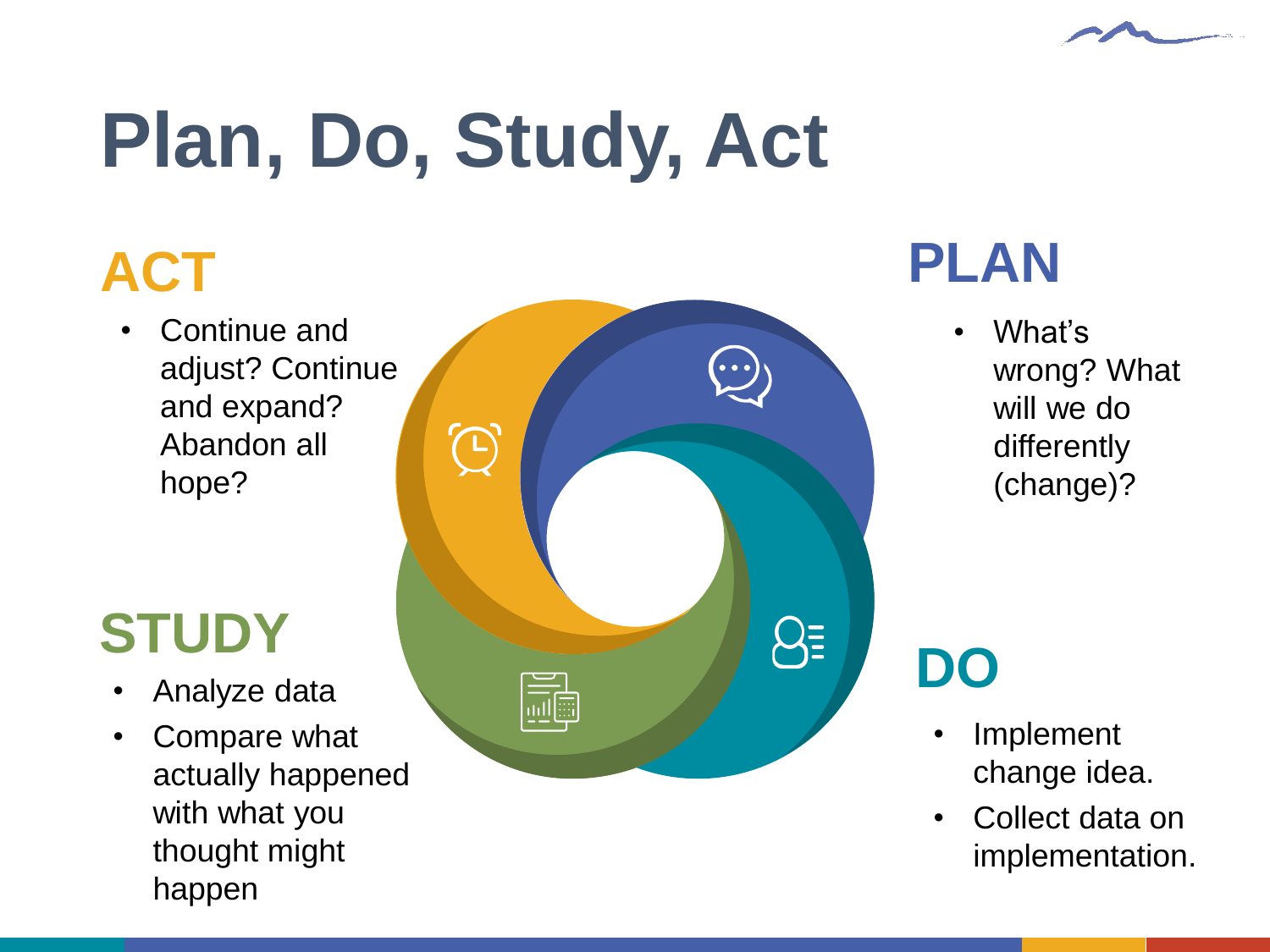

#### **What's the real problem? Tools:**

- Driver diagram
- ICEL/RIOT

#### **Choosing a strategy tools:**

- [Regional Educational Laboratory Program](https://ies.ed.gov/ncee/edlabs/)
- [What Works Clearinghouse](https://ies.ed.gov/ncee/wwc/)
- [Results First Clearinghouse](https://www.pewtrusts.org/en/research-and-analysis/data-visualizations/2015/results-first-clearinghouse-database)
- [Developing or Adapting Improvement](https://drive.google.com/file/d/1n-8WUICau3aNLARtY_L6WxpDpKjnKcVX/view?usp=sharing)  **Strategies**
- [Contextual Fit Evaluation Tool](https://drive.google.com/file/d/1X2p3Cr5wKG-BHWZOXc-C0a1TDrZ4jz02/view?usp=sharing)

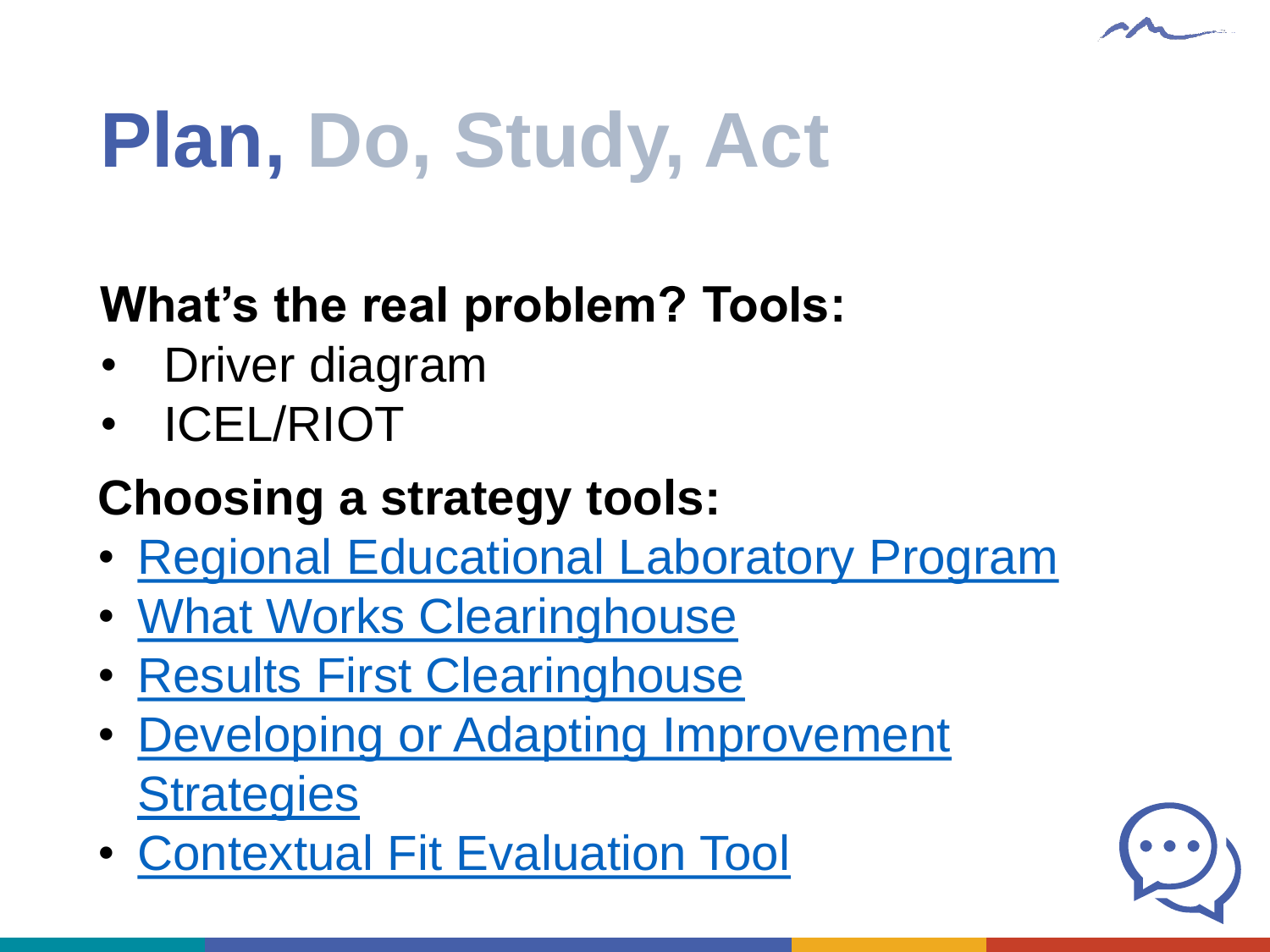

#### **Do Now:**

- Look at your school's mission/vision
	- What are the characteristics of a student who leaves your program and has fulfilled your school's mission/vision
- What's currently happening with students?
- How do you know?

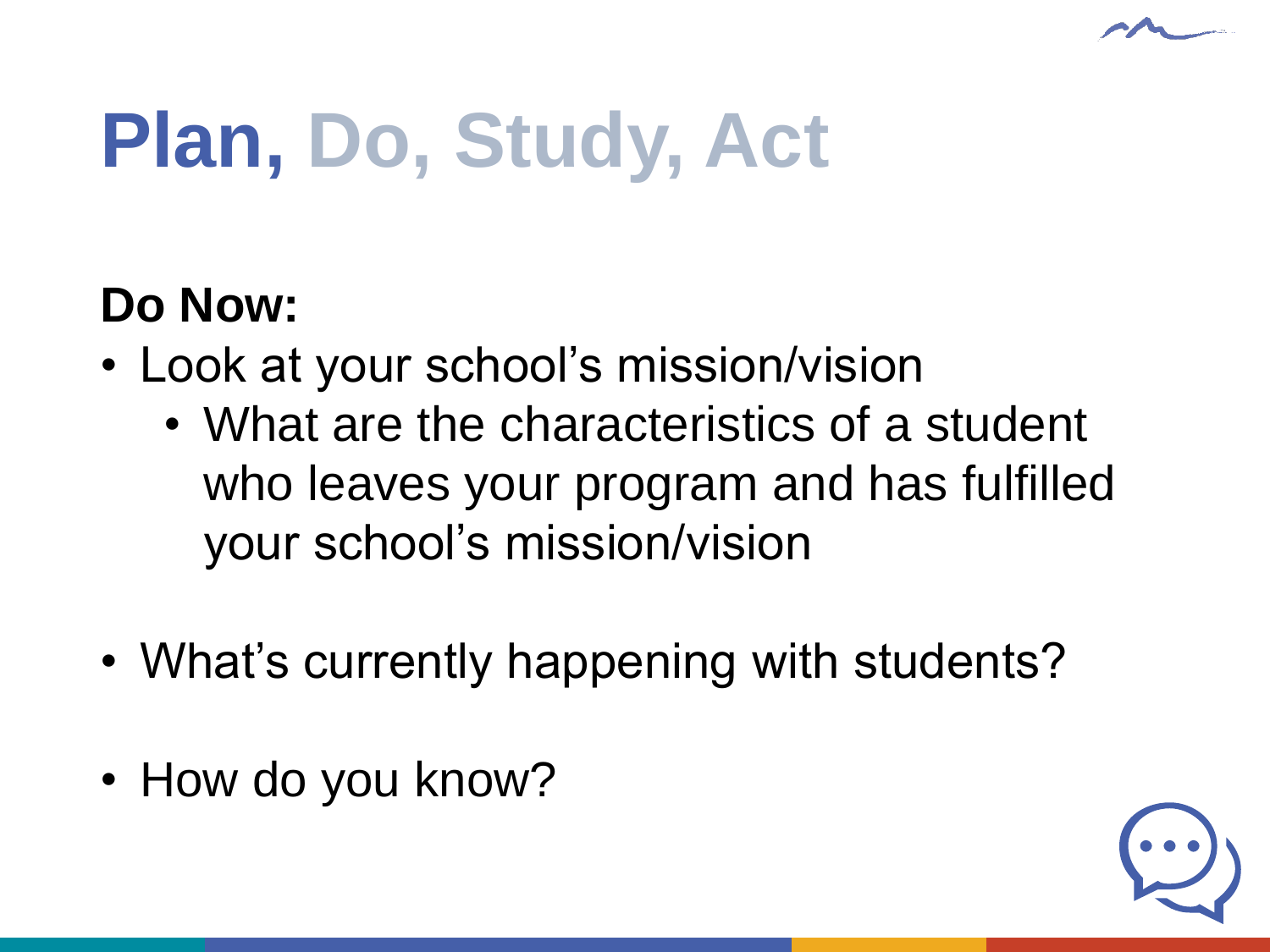

#### **Tools:**

• 60-day Program Improvement Planner

Implementation is where things fall apart!

- What adult behaviors need to change as a function of the strategy?
- Are all of the adults in your building the same? Trick question: NOPE

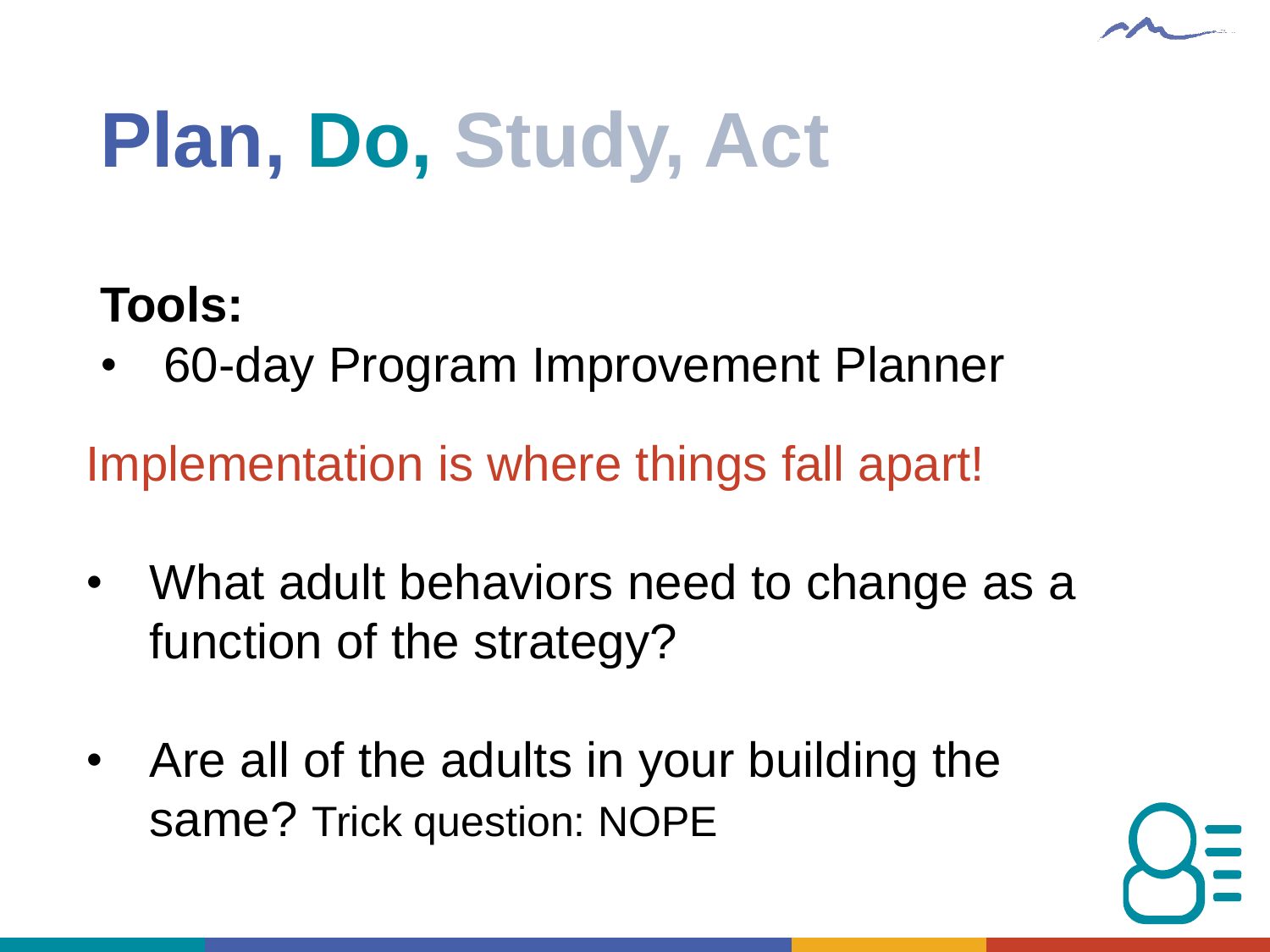

#### **Do Now:**

- What will need to change in adult behavior and systems in your building?
- Name ONE adult behavior that will need to change. Make a plan.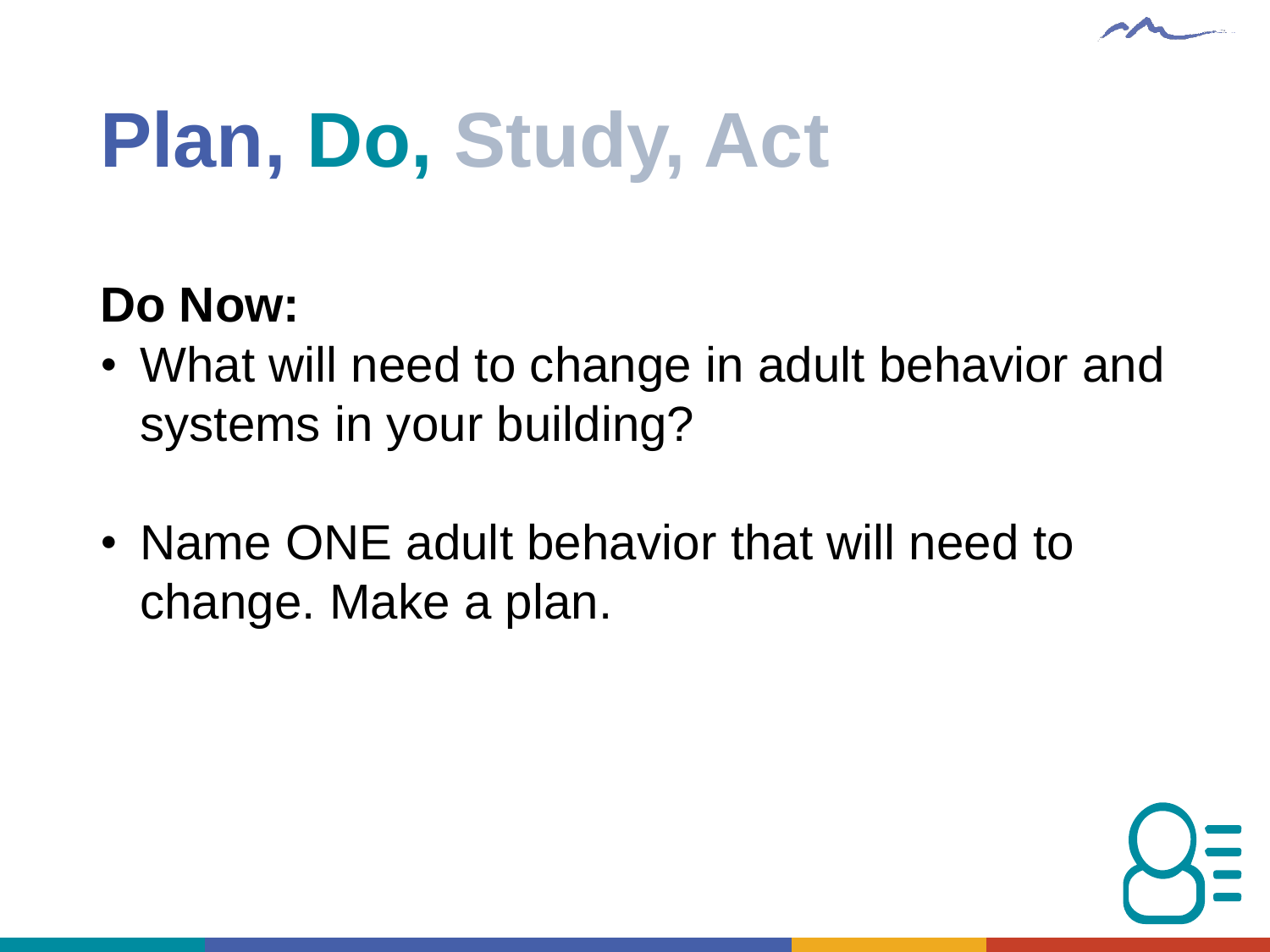

### **Tools:**

- Board dashboard
- Governance Needs Assessment
- *RIOT*/ICEL

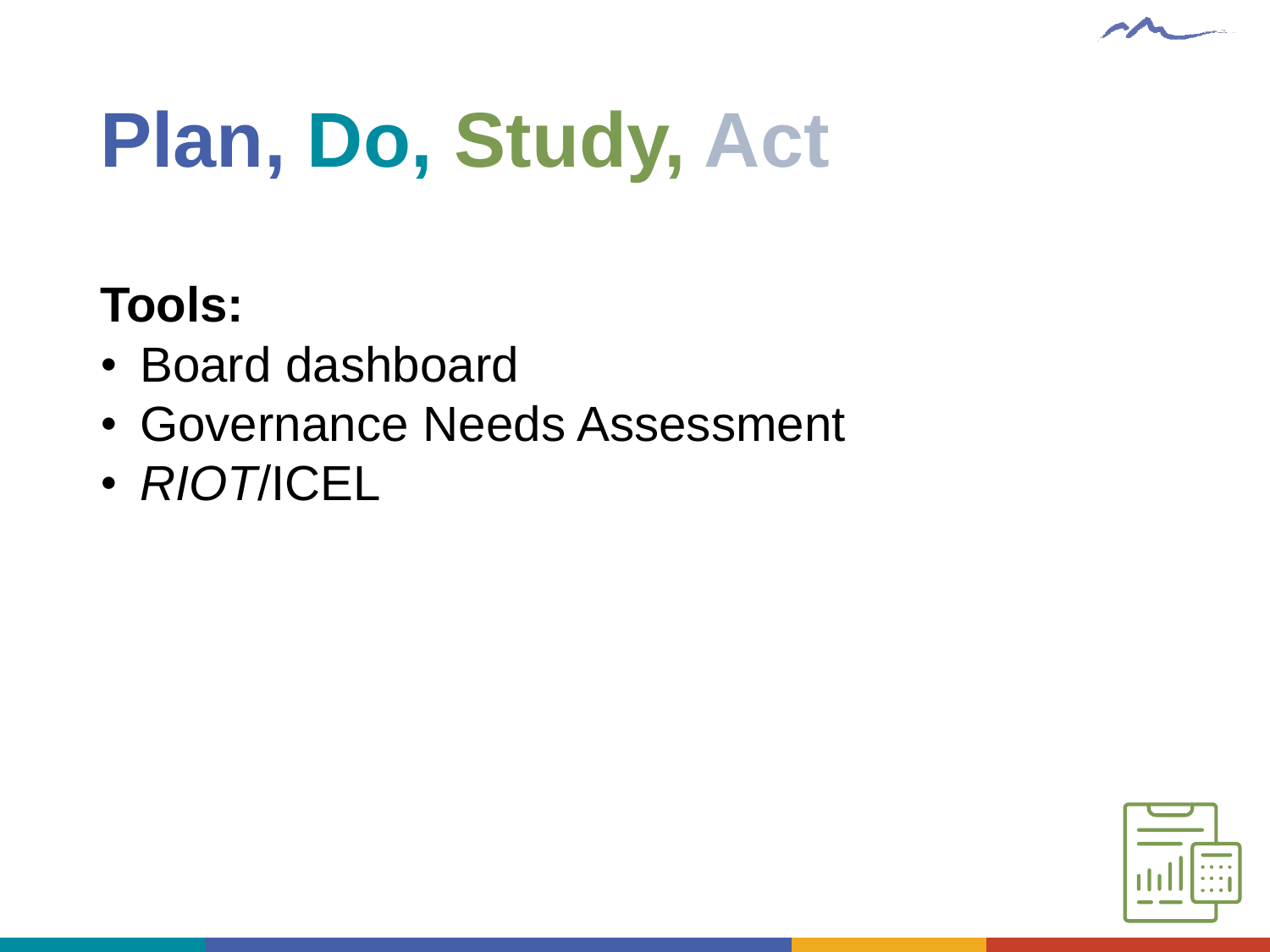

#### **Do Now:**

• Using the RIOT framework, which category would give you the best information to evaluate the adult behavior change you just identified?

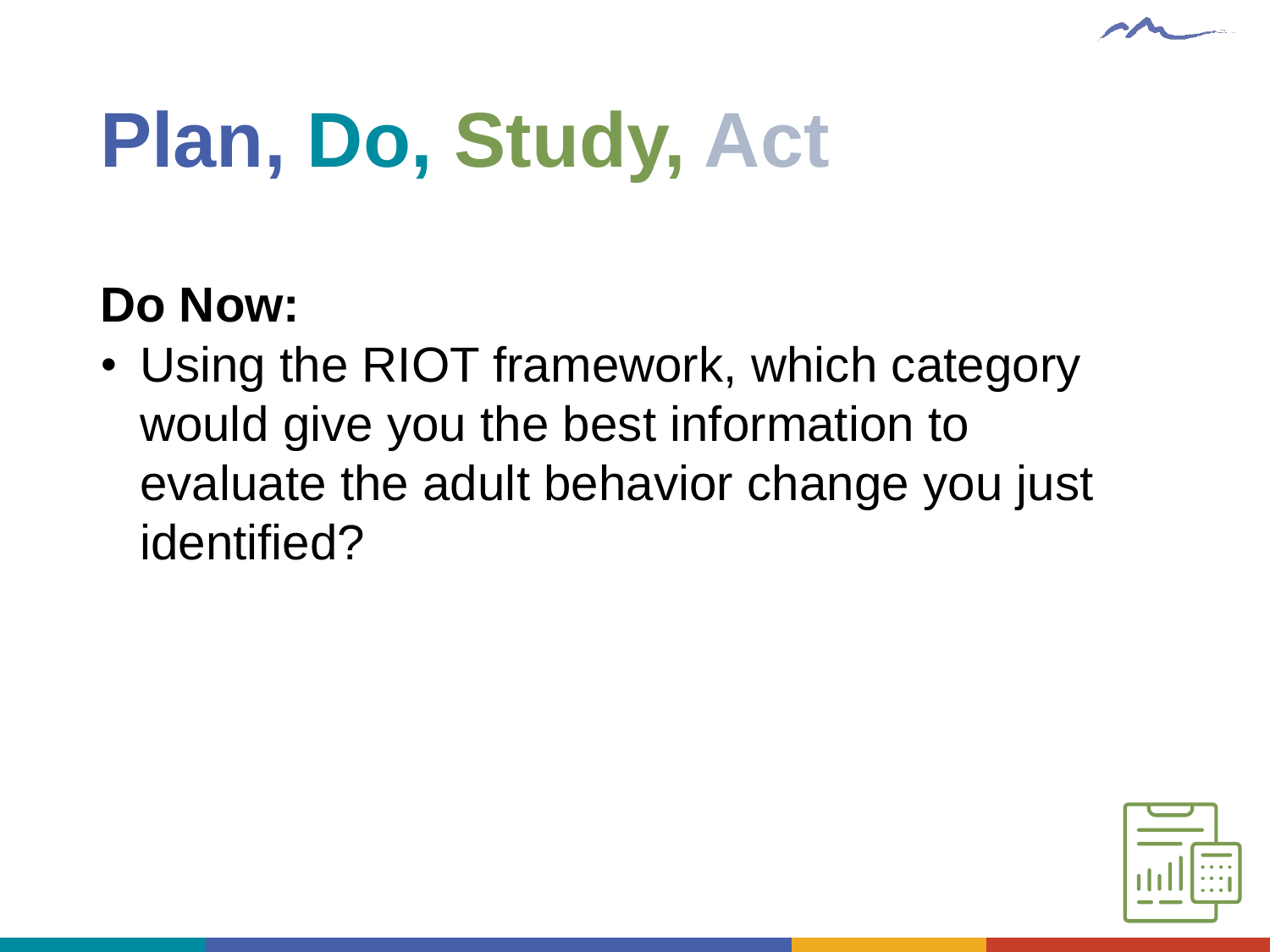

#### **Tools:**

• Back to Driver Diagram

## *One of the best ways to learn about a system is through efforts to change it*

- Learning to Improve: How America's Schools Can Get Better at Getting Better

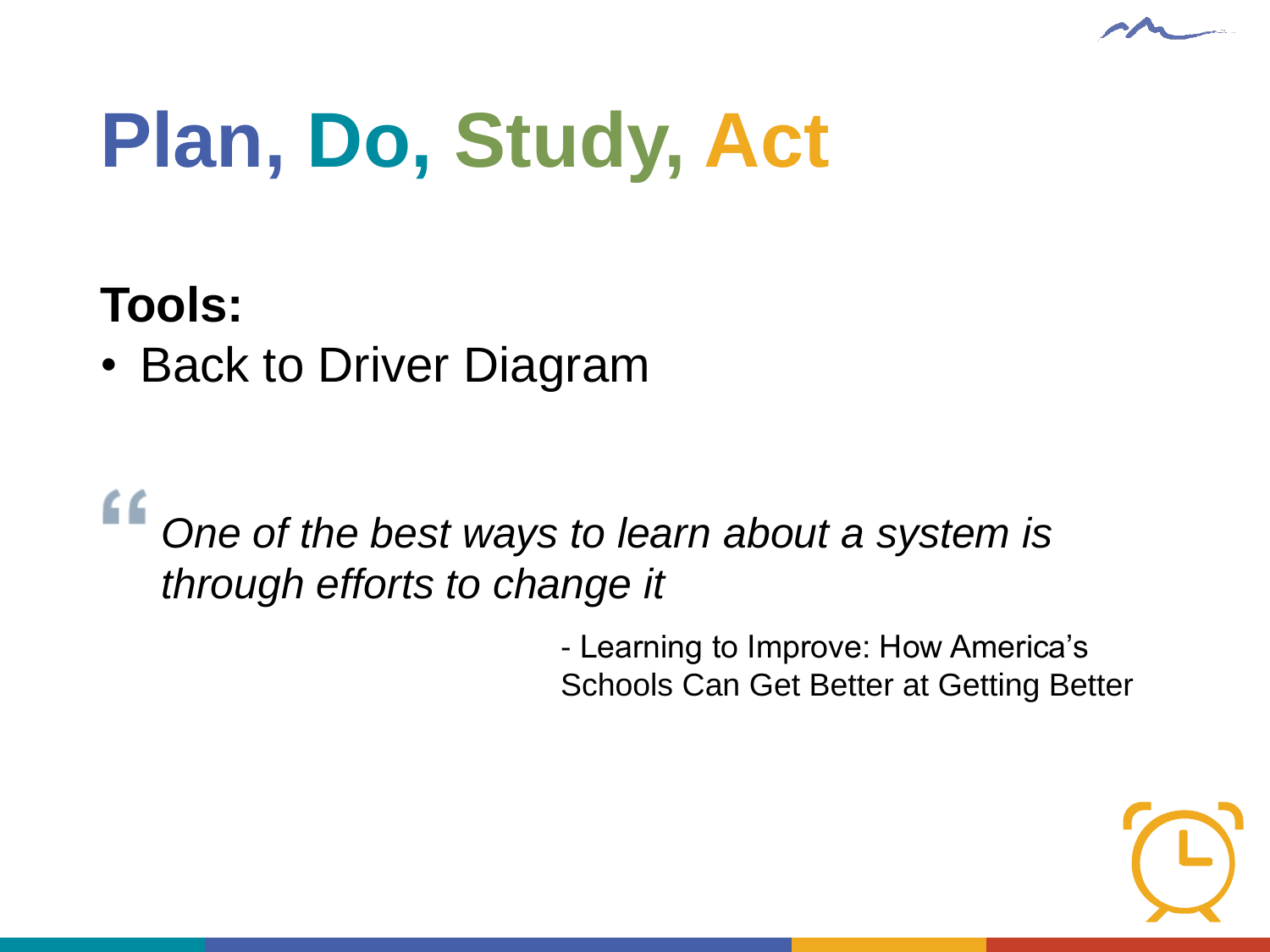

# Books I like lately